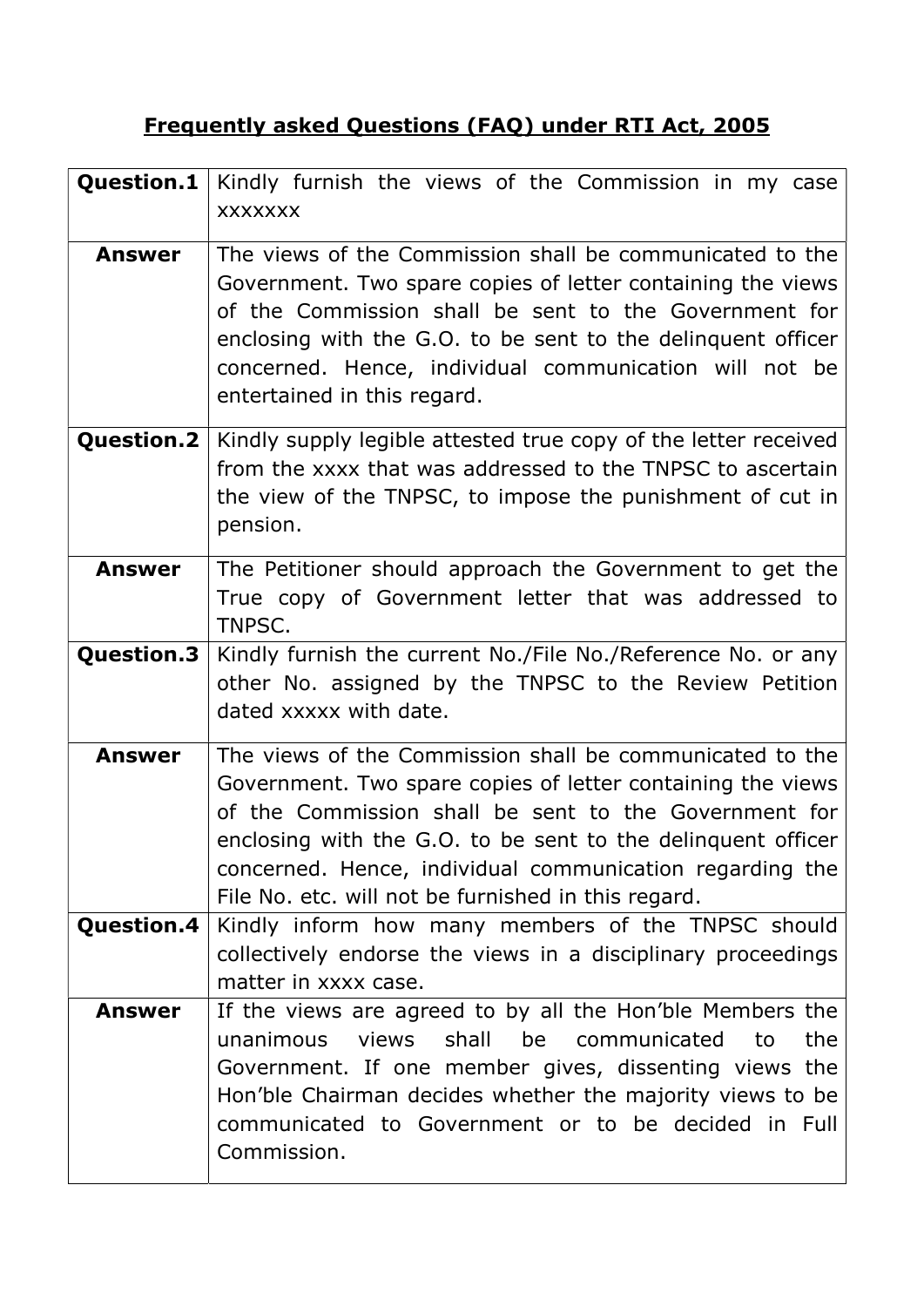| Question.5        | Kindly furnish the relevant materials and records placed<br>before the TNPSC by the HOD, xxx Dept., to obtain the view<br>of the TNPSC to impose the punishment of cut in pension.                                     |
|-------------------|------------------------------------------------------------------------------------------------------------------------------------------------------------------------------------------------------------------------|
| <b>Answer</b>     | 3 Check lists (Enclosed)                                                                                                                                                                                               |
| <b>Question.6</b> | Kindly furnish whether views of TNPSC should be obtained if<br>an Officer who have awarded Compulsory Retirement.                                                                                                      |
| <b>Answer</b>     | The views of the TNPSC is obtained under regulation<br>18(1)(b)(iii) of the Tamil Nadu Public Service Commission<br>regulation 1954 for the Members of the State service who<br>have been appointed by the Government. |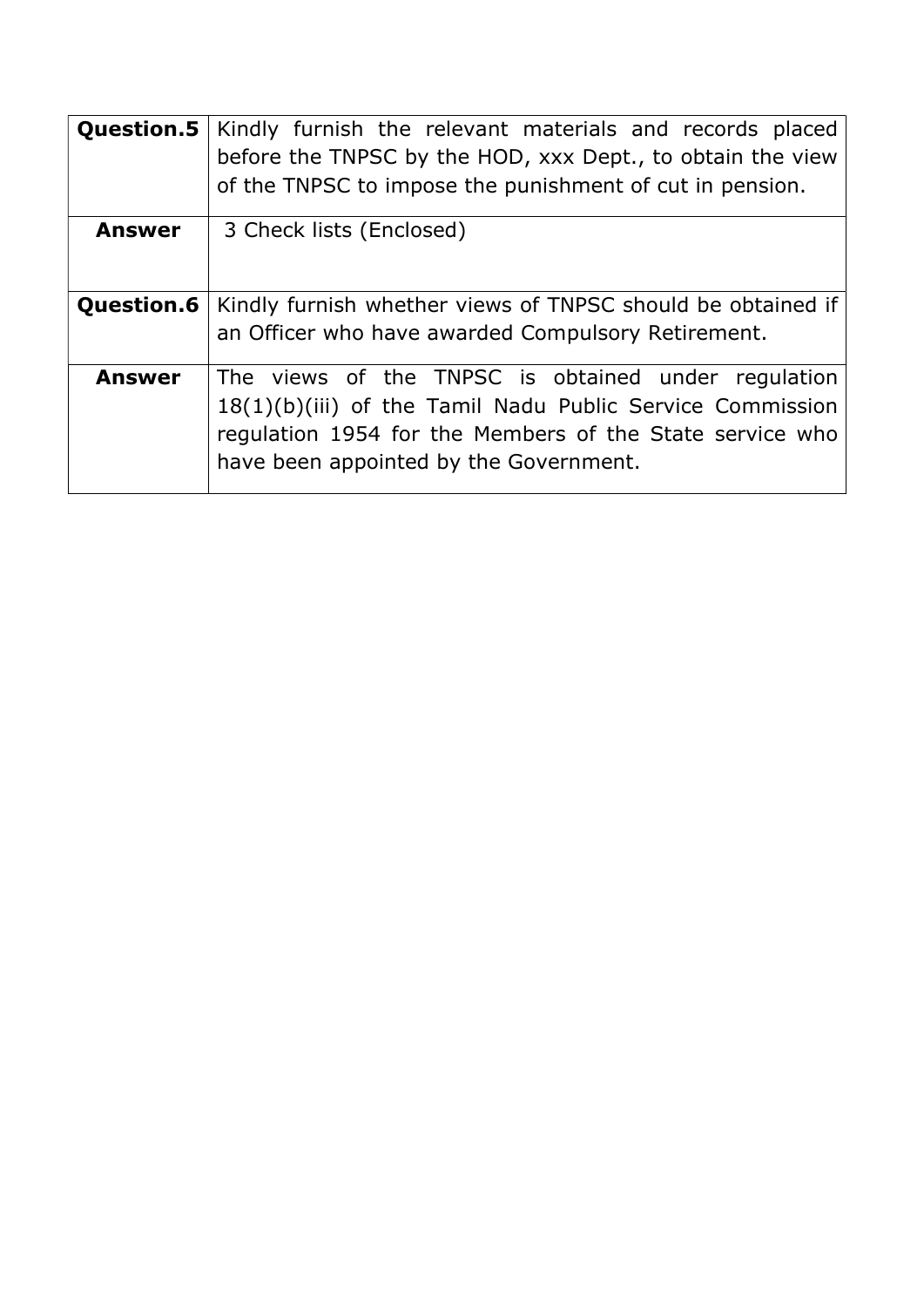### Check list-2

#### 17(b) format

# Thiru. Tmt.

| <b>CONTENTS</b>                              | <b>DATE</b> | <b>REF.IN.FILE</b> |
|----------------------------------------------|-------------|--------------------|
| Charge Memorandum                            |             |                    |
| Explanation                                  |             |                    |
| Filled in questionsnaire form                |             |                    |
| Appointment of inquiry officer               |             |                    |
| Inquiry depositions                          |             |                    |
| Inquiry report                               |             |                    |
| Communication of inquiry report              |             |                    |
| Further representation on the inquiry report |             |                    |
| Final orders                                 |             |                    |
| Appeal                                       |             |                    |
| Show cause notice under TNPR                 |             |                    |
| Reply                                        |             |                    |
| Service particulars                          |             |                    |
| Eligible Pension & DCRG Particulars( for     |             |                    |
| action under TNPR)                           |             |                    |
| Suspension order                             |             |                    |
| Not permitted to retire                      |             |                    |
| Permitted to retire                          |             |                    |
| Revocation of suspension                     |             |                    |
| Particular regarding Co- delinquents         |             |                    |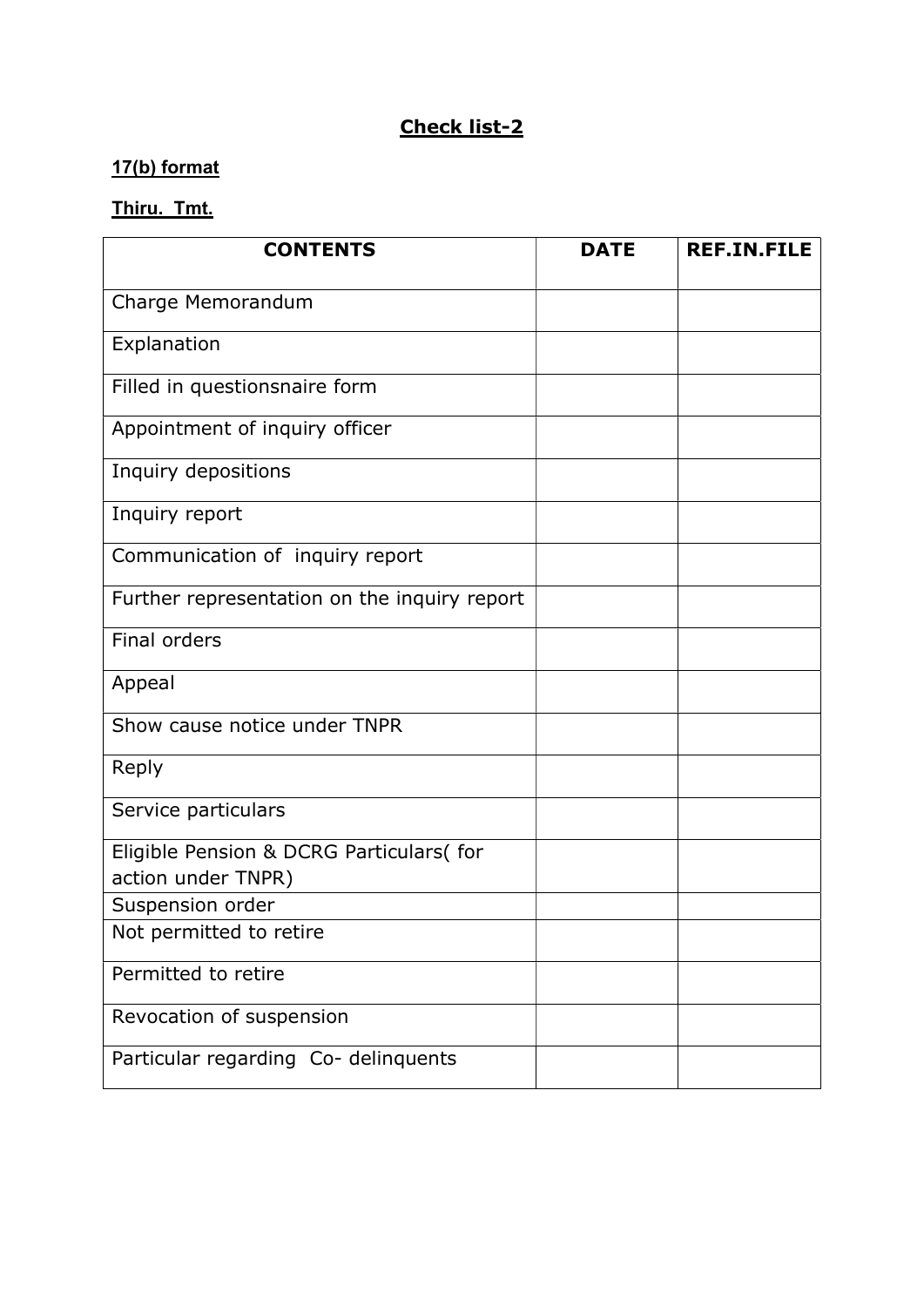### Check list-3

# Check list for TDP cases

#### Thiru.Tmt.

| <b>CONTENTS</b>                             | <b>DATE</b> | <b>REF.IN.FILE</b> |
|---------------------------------------------|-------------|--------------------|
|                                             |             |                    |
| Part-'B' Report/ Preliminary Inquiry Report |             |                    |
| (if any)                                    |             |                    |
| U.O.Note(if any)                            |             |                    |
| Order to place before TDP                   |             |                    |
| Charge Memorandum under TDP                 |             |                    |
| Depositions                                 |             |                    |
| Prosecution witness                         |             |                    |
| Defence witness                             |             |                    |
| Written argument submitted by the           |             |                    |
| <b>Accused Officers</b>                     |             |                    |
| Prosecution Side                            |             |                    |
| Prosecution Exhibits and Defence Exhibits   |             |                    |
| <b>TDP Report</b>                           |             |                    |
| Communication TDP report                    |             |                    |
| Further representation                      |             |                    |
| Final orders                                |             |                    |
| Appeal                                      |             |                    |
| Service particulars                         |             |                    |
| Suspension order                            |             |                    |
| Not permitted to retire                     |             |                    |
| Revocation of suspension                    |             |                    |
| Permitted to retire                         |             |                    |
| Particular regarding Co- delinquents        |             |                    |